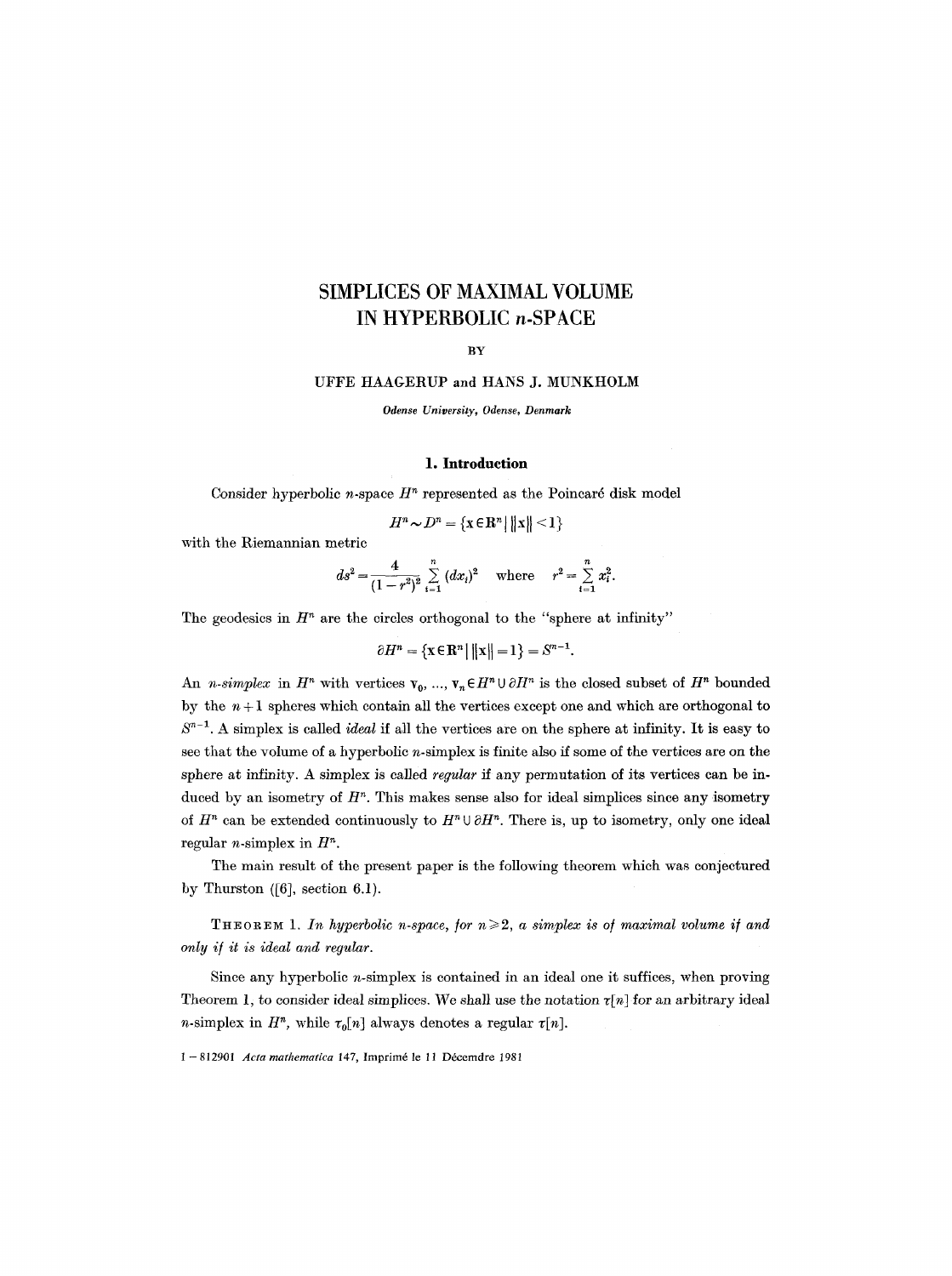#### U. HAAGERUP AND H.J. MUNKHOLM

For  $n=2$  any  $\tau[2]$  is regular and has area equal to  $\pi$ , so in this case the theorem is trivially true.

For  $n = 3$  one has Lobatcheffsky's volume formula, [1]. For the form of it given below see e.g. Milnor [3]. In any  $\tau$ [3] opposite dihedral angles are equal, and if  $\alpha, \beta, \gamma$  are the three dihedral angles at one vertex then  $\alpha + \beta + \gamma = \pi$ , and the volume is given by

where

$$
V(\tau[3]) = \Lambda(\alpha) + \Lambda(\beta) + \Lambda(\gamma)
$$

$$
\Lambda(\sigma) = -\int_0^{\sigma} \log (2 \sin u) du.
$$

As shown in [3] this formula implies Theorem 1 for  $n = 3$ .

The motivation for the present study is a very elegant proof, due to Gromov, of Mostow's rigidity theorem, [5], for oriented closed hyperbolic 3-manifolds. The theorem states that for  $n \geq 3$  two oriented, closed, hyperbolic *n*-manifolds which are homotopy equivalent are automatically isometric. It is clear that Gromov's proof (as presented in Thurston's lecture notes [6], section 6.3) works also for  $n>3$  once one knows that ideal simplices of maximal volume in  $H<sup>n</sup>$  are automatically regular.

For the convenience of the reader we give here a very brief outline of Gromov's argument.

Let  $f: M \rightarrow N$  be a homotopy equivalence between closed, oriented hyperbolic *n*-manifolds with  $n \geqslant 3$ . To prove that M and N are isometric one notes that they are orbit spaces  $\Gamma \setminus H^n$  and  $\Theta \setminus H^n$ , respectively, for discrete isometry groups  $\Gamma$  and  $\Theta$  on hyperbolic *n*-space  $H^n$ . Also, f induces an isomorphism  $f_*$ :  $\Gamma \rightarrow \Theta$  and it lifts to a map  $\tilde{f}: H^n \rightarrow H^n$  which is equivariant with respect to  $f_* : \Gamma \to \Theta$ . The first step now consists in showing that f "induces" a continuous map  $f^{\infty}$ :  $S^{n-1} \rightarrow S^{n-1}$  on the sphere at infinity;  $f^{\infty}$  is also equivariant with respect to  $f_*$ . In the second step one utilizes Gromov's norm to prove that  $f^{\infty}$  has the following property:

(1.1) Whenever  $v_0, v_1, ..., v_n \in S^{n-1}$  span an ideal hyperbolic simplex of maximal volume then so do  $f^{\infty}(\mathbf{v}_0), f^{\infty}(\mathbf{v}_1), ..., f^{\infty}(\mathbf{v}_n)$ .

At this point Theorem 1 enters. It is used simply to translate (1.1) into

(1.2) Whenever  $\mathbf{v}_0, \mathbf{v}_1, ..., \mathbf{v}_n \in S^{n-1}$  span a regular, ideal, hyperbolic simplex, then so do  $f^{\infty}(\mathbf{v}_0), f^{\infty}(\mathbf{v}_1), ..., f^{\infty}(\mathbf{v}_n).$ 

The fourth step then consists in proving that any continuous map  $f^{\infty}$ :  $S^{n-1} \rightarrow S^{n-1}$  satisfying (1.2) is the "restriction" to  $S^{n-1}$  of a unique isometry g of  $H^n$  (when  $n \ge 3$ ). Since this g is still equivariant with respect to  $f_*\colon \Gamma \to \Theta$  it induces the desired isometry  $M \to N$ .

 $\overline{2}$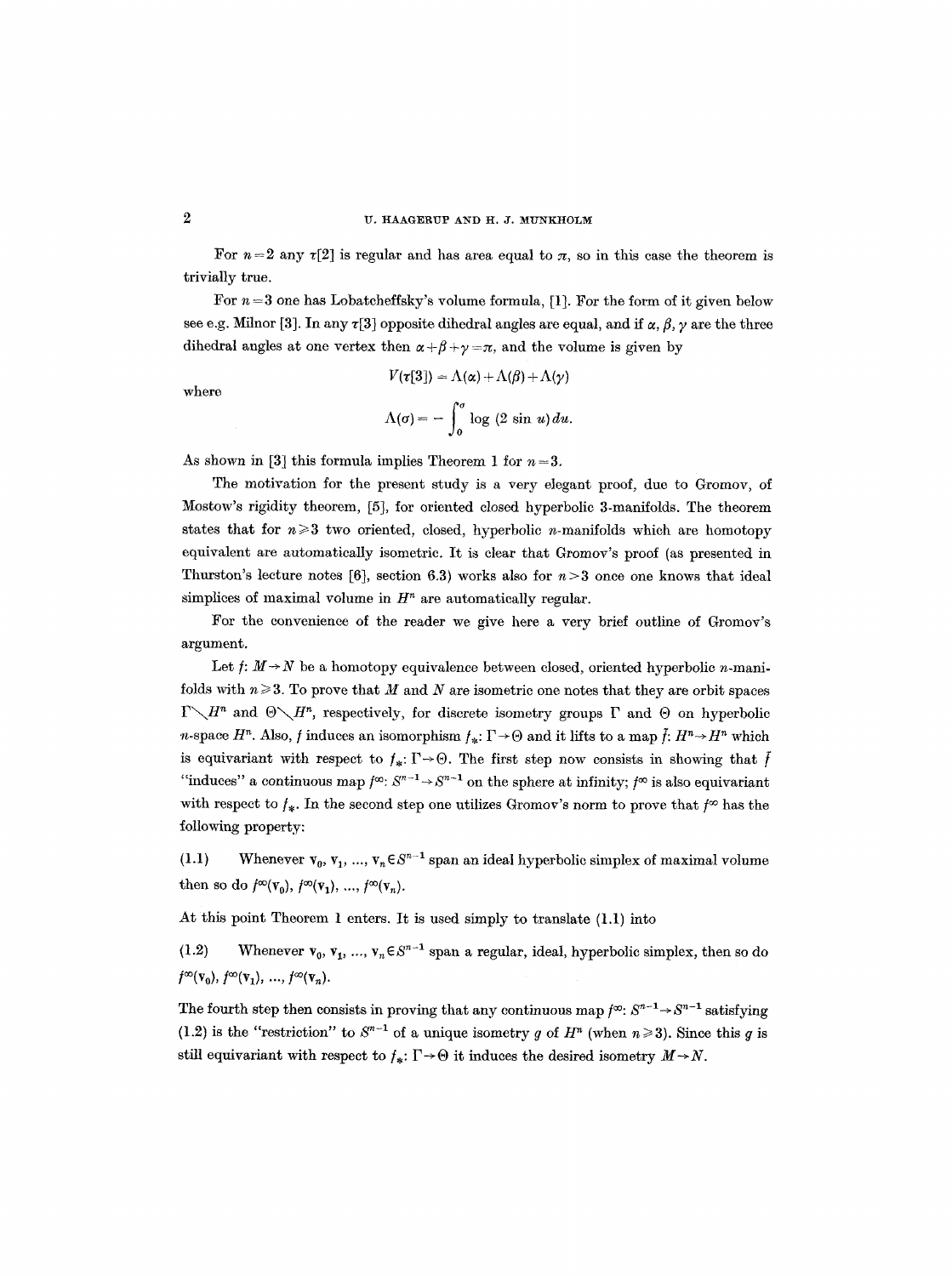The proof of Theorem 1 avoids explicit computation of the volumes  $V(\tau_0[n])$ . Nevertheless the methods involved can be used to give an asymptotic estimate of  $V(\tau_0[n])$  for  $n \rightarrow \infty$ . We found that

$$
\lim_{n\to\infty}\frac{V(\tau_0[n])}{V(\sigma_0[n])} = \sqrt{e}
$$

where  $\sigma_0[n]$  is a regular euclidean n-simplex with vertices on the unit sphere. This asymptotic formula has been known to Milnor for some time [4], but since his proof is less direct than ours, we find it worthwhile to present our proof here (cf. section 4).

### **2. Recollections about hyperbolic n-space**

Besides the Poincaré disk model of  $H<sup>n</sup>$  we shall use two other models, namely the projective model and the half space model. The *projective model* can be obtained from the Poincaré disk model by use of the map

$$
p: \mathbf{x} \to \frac{2}{1 + ||\mathbf{x}||^2} \mathbf{x}, \quad ||\mathbf{x}|| < 1.
$$

Note that  $p(H^n) = D^n$  and that p can be extended continuously to  $H^n \cup \partial H^n$  by putting  $p(\mathbf{x}) = \mathbf{x}$  for all  $\mathbf{x} \in S^{n-1}$ . The induced metric on  $p(H^n)$  is

$$
ds^{2} = (1 - r^{2})^{-1} \sum_{i} (dx_{i})^{2} + (1 - r^{2})^{-2} \sum_{i,j} x_{i} x_{j} dx_{i} dx_{j},
$$

and the associated volume form is

$$
dV = (1 - r^2)^{-(n+1)/2} dx_1 \dots dx_n.
$$

The advantage of the projective model is that geodesics become straight lines in the euclidean geometry on  $D^n$ . Hence, if  $\tau[n]$  is an ideal hyperbolic *n*-simplex with vertices  $\mathbf{v}_0, \ldots, \mathbf{v}_n$ on  $S^{n-1}$  then  $p(\tau[n])$  is simply the euclidean *n*-simplex with the same vertices. Therefore, the volume of  $\tau[n]$  is given by the formula

$$
V(\tau[n]) = \int_{p(\tau[n])} (1 - r^2)^{-(n+1)/2} dr.
$$
 (2.1)

Let  $e_1$ , ...,  $e_n$  be the standard basis in  $\mathbb{R}^n$ . The *half space model* of  $H^n$  can be obtained from the Poincaré disk model by use of the map

$$
h: \mathbf{x} \mapsto \frac{1}{\|\mathbf{x}-\mathbf{e}_n\|^2} (2x_1, 2x_2, \ldots, 2x_{n-1}, 1 - \|\mathbf{x}\|^2), \|\mathbf{x}\| < 1.
$$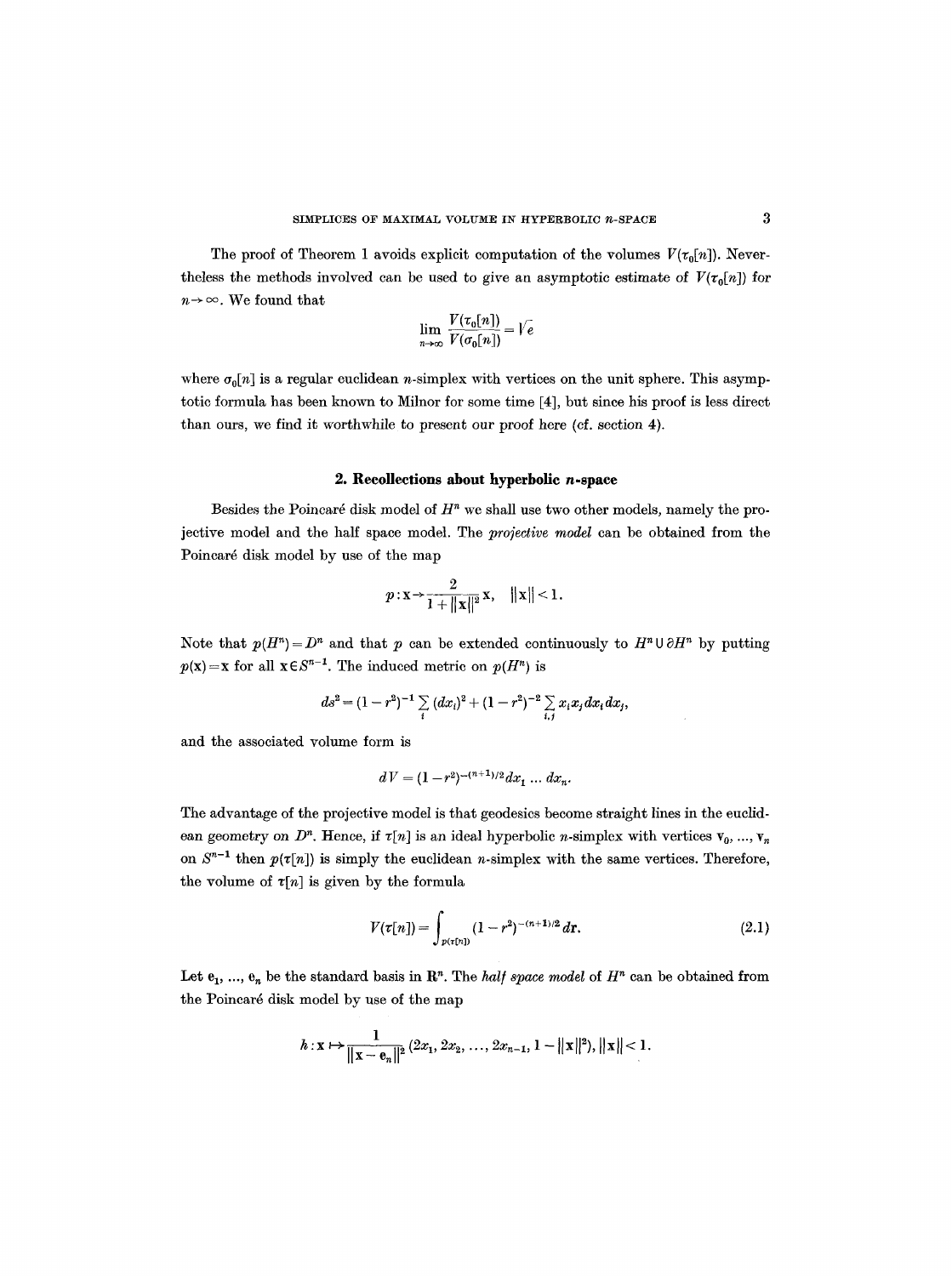Note that  $h(H^n)$  is the half space  $\{x \in \mathbb{R}^n | x_n > 0\}$ . Moreover, h can be extended to the sphere at infinity by using the same formula except for  $x = e_n$  where one puts  $h(e_n) = \infty$ . Then  $h(\partial H^n) = \mathbb{R}^{n-1} \cup \{ \infty \}$  with  $\mathbb{R}^{n-1} = \{ \mathbf{x} \in \mathbb{R}^n \mid x_n = 0 \}$ . The induced metric on  $h(H^n)$  is

$$
ds^2 = x_n^{-2} \sum_i (dx_i)^2,
$$

and the associated volume form is

$$
dV = x_n^{-n} dx_1 \dots dx_n.
$$

The geodesics in  $h(H^n)$  are half circles and half lines orthogonal to  $\mathbb{R}^{n-1}$ .

Let  $\tau[n]$  be an ideal simplex with vertices  $v_0, ..., v_n$ . It is no loss of generality to assume that  $\mathbf{v}_0 = \mathbf{e}_n$ , and hence  $h(\mathbf{v}_0) = \infty$ . The isometries of  $h(H^n)$  fixing  $\infty$  on the boundary form the group generated by (a) translations parallel to  $\mathbb{R}^{n-1}$ , (b) rotations leaving the  $x_n$ -axis pointwise fixed, and (c) multiplications by positive scalars. Hence, by replacing  $\tau[n]$  by an isometric *n*-simplex one can achieve that  $h(\mathbf{v}_0) = \infty$  and  $h(\mathbf{v}_i) \in S^{n-2} \subseteq \mathbb{R}^{n-1}$   $(i=1, 2, ..., n)$ . Let  $\varepsilon(\tau[n])$  be the euclidean  $(n-1)$ -simplex in  $\mathbb{R}^{n-1}$  spanned by  $h(\mathbf{v}_1), ..., h(\mathbf{v}_n)$ . Then  $h(\tau[n])-\{\infty\}$  consists of those points of  $\varepsilon(\tau[n])\times[0, \infty[$  which are outside the unit disk in  $\mathbb{R}^n$ . Thus, putting  $\rho = (x_1^2 + ... + x_{n-1}^2)^{\frac{1}{2}}$  and  $d\rho = dx_1 ... dx_{n-1}$ , one gets

$$
V(\tau[n]) = \int_{\epsilon(\tau[n])} \left( \int_{(1-\varrho^2)^{1/2}}^{\infty} x^{-n} dx \right) d\mathbf{p}
$$
  
= 
$$
\frac{1}{n-1} \int_{\epsilon(\tau[n])} (1-\varrho^2)^{-(n-1)/2} d\mathbf{p}.
$$
 (2.2)

Let us finally note, that  $\tau[n]$  is regular if and only if  $\varepsilon(\tau[n])$  is euclidean regular.

# **3. Proof of Theorem 1**

The proof of Theorem 1 relies on an interplay between the formulas (2.1) and (2.2). The fact that (2.1) expresses  $V(\tau(n))$  as an integral over an *n*-dimensional euclidean simplex while (2.2) expresses  $V(\tau[n])$  as an integral over an  $(n-1)$ -dimensional euclidean simplex makes it possible to compare volumes of ideal simplices in  $H^{n+1}$  with volumes of ideal simplices in  $H<sup>n</sup>$ , and finally to prove the main theorem by induction on n.

We start by giving an estimate for the growth of  $V(\tau_0[n])$  which will be used in the proof but which is also of interest in itself. Recall that  $\tau_0[n]$  denotes a *regular* ideal n-simplex in *H".* 

PROPOSITION 2. For all  $n \geqslant 2$  one has

$$
\frac{n-1}{n^2} \leqslant \frac{V(\tau_0[n+1])}{V(\tau_0[n])} \leqslant \frac{1}{n}.
$$
\n(3.1)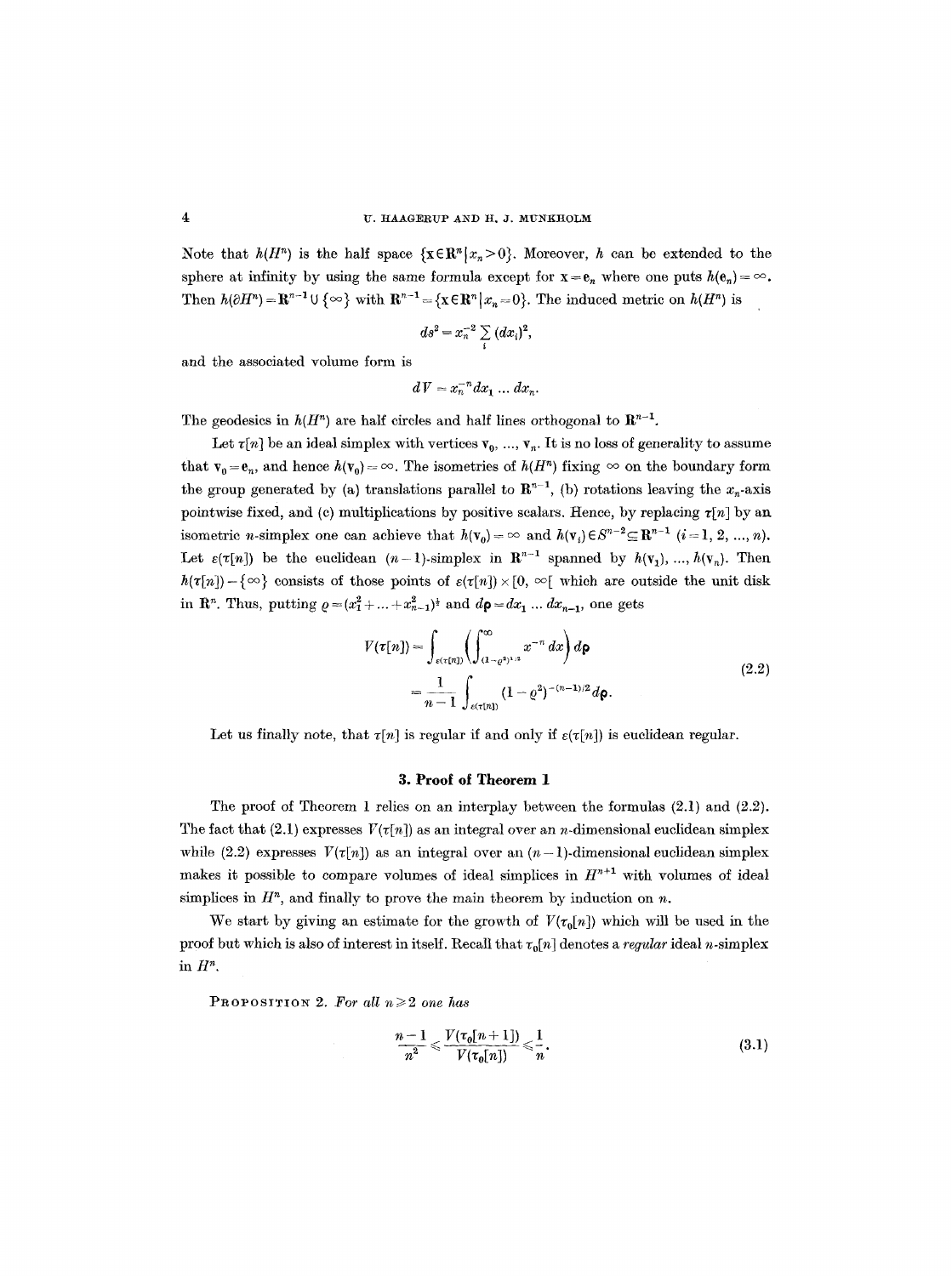*Remark.* The upper bound was noted by Thurston ([6], section 6.1).

*Proof.* Let  $\sigma_0[n]$  be any regular euclidean n-simplex with vertices on  $S^{n-1}$ . We shall prove the following three formulas

$$
\int_{\sigma_0[n]} (1-r^2)^{-(n+1)/2} dr = V(\tau_0[n])
$$
\n(3.2)

$$
\int_{\sigma_0[n]} (1 - r^2)^{-n/2} dr = n V(\tau_0[n+1])
$$
\n(3.3)

$$
\int_{\sigma_0[n]} (1-r^2)^{-(n-1)/2} dr = \frac{n-1}{n} V(\tau_0[n]).
$$
\n(3.4)

Clearly these three formulas imply that

$$
\frac{n-1}{n} V(\tau_0[n]) \leqslant n V(\tau_0[n+1]) \leqslant V(\tau_0[n])
$$

which is equivalent to (3.1).

 $\sim$ 

Since all ideal, regular *n*-simplices in  $H^n$  are isometric we can assume that  $p(\tau_0[n])$  is euclidean regular. Hence (2.1) implies (3.2). Next (2.2) implies (3.3) because regularity of  $\tau_0[n+1]$  assures regularity of the euclidean n-simplex  $\varepsilon(\tau_0[n+1])$ . It remains to prove (3.4).

We shall apply Gauss' divergence formula

$$
\int_{\sigma_0[n]} \operatorname{div} \mathbf{V}(\mathbf{r}) d\mathbf{r} = \int_{\partial \sigma_0[n]} \mathbf{V} \cdot \mathbf{n} dS
$$
\n(3.5)

to the vector field

$$
V(r)=(1-r^2)^{-(n-1)/2}r, \quad ||r||<1.
$$

Here, of course, n is the outward pointing normal to the boundary  $\partial \sigma_0[n]$ . An easy computation shows that

$$
\text{div } \mathbf{V}(\mathbf{r}) = (1-r^2)^{-(n-1)/2} + (n-1)(1-r^2)^{-(n+1)/2}.
$$

For simplicity put

$$
\varphi_r(\alpha) = \int_{\sigma_0[n]} (1 - r^2)^{-\alpha} \, d\mathbf{r}.\tag{3.6}
$$

Then the left hand side of (3.5) becomes

$$
\varphi_n\left(\frac{n-1}{2}\right) + (n-1)\,\varphi_n\left(\frac{n+1}{2}\right).
$$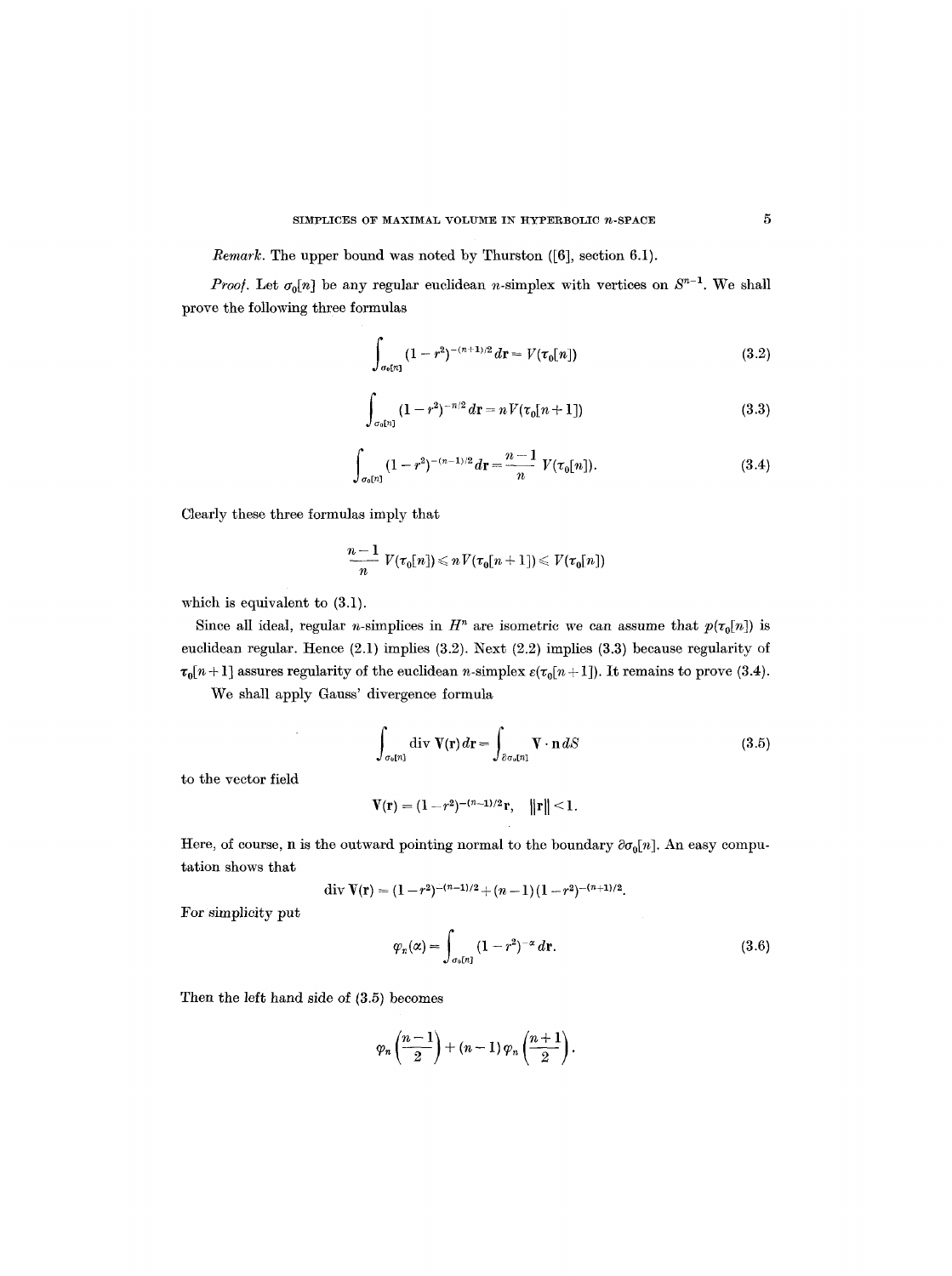To compute the right hand side of (3.5) we note that  $\partial \sigma_0[n]$  consists of  $(n+1)$  regular  $(n-1)$ -simplices  $\partial_i \sigma_0[n]$ ,  $i=0, 1, ..., n$ . On  $\partial_i \sigma_0[n]$  one has

$$
1 - r^2 = \varrho_n^2 - \varrho^2, \quad \mathbf{r} \in \partial_i \sigma_0[n]
$$

$$
\mathbf{r} \cdot \mathbf{n} = 1/n
$$

where  $\rho_n=(1-n^{-2})^{\frac{1}{2}}$  is the radius of the circumscribed  $(n-2)$ -sphere for  $\partial_i\sigma_0[n]$ , and  $\rho$ denotes the distance from the center of  $\partial_i \sigma_0[n]$  to the point  $r \in \partial_i \sigma_0[n]$ . Therefore the right hand side of (3.5) becomes

$$
\frac{n+1}{n}\int_{\partial_0\sigma_0[n]}( \varrho_n^2-\varrho^2)^{-(n-1)/2}dS.
$$

Since  $\partial_0 \sigma_0[n]$  is isometric to  $\varrho_n \cdot \sigma_0[n-1]$  this integral transforms into

$$
\frac{n+1}{n}\int_{\sigma_0[n-1]}(e_n^2-e_n^2r^2)^{-(n-1)/2}e_n^{n-1}dr=\frac{n+1}{n}\int_{\sigma_0[n-1]}(1-r^2)^{-(n-1)/2}dr=\frac{n+1}{n}\varphi_{n-1}\left(\frac{n-1}{2}\right).
$$

Thus we have proved

$$
\varphi_n\left(\frac{n-1}{2}\right) + (n-1)\varphi_n\left(\frac{n+1}{2}\right) = \frac{n+1}{n}\varphi_{n-1}\left(\frac{n-1}{2}\right). \tag{3.7}
$$

By (3.2) and (3.3)  $\varphi_n((n+1)/2) = V(\tau_0[n])$  and  $\varphi_{n-1}((n-1)/2) = (n-1)V(\tau_0[n])$ . Hence

$$
\varphi_n\left(\frac{n-1}{2}\right)=\frac{n-1}{n} V(\tau_0[n])
$$

which proves (3.4).

**LEMMA 3.** Let  $f: [0, 1] \rightarrow \mathbb{R}$  be continuous and concave. Let c be the center of mass of an *arbitrary euclidean n-simplex*  $\sigma[n]$  *with vertices on*  $S^{n-1}$ *, and put c* =  $\|\mathbf{e}\|$ *. Then* 

$$
V(\sigma[n])^{-1} \int_{\sigma[n]} f(1-r^2) dr \leqslant V(\sigma_0[n])^{-1} \int_{\sigma_0[n]} f((1-c^2) (1-r^2)) dr
$$

whenever both of these improper integrals converge. Moreover, if f is strictly concave then *equality holds if and only if*  $\sigma[n]$  *is regular.* 

*Proof.* Let the left and right hand side of the inequality be A and B respectively. Let  $\mathbf{v}_{0}$ ,  $\mathbf{v}_{1}$ , ...,  $\mathbf{v}_{n}$  be the vertices of  $\sigma[n]$ . We have the standard *n*-simplex

$$
\Delta[n]=\{(t_0,\,t_1,\,...,\,t_n)\,\big|\,t_i\!\geqslant\!0,\,\sum t_i\!=\!1\}\!\subseteq\mathbf{R}^{n+1}
$$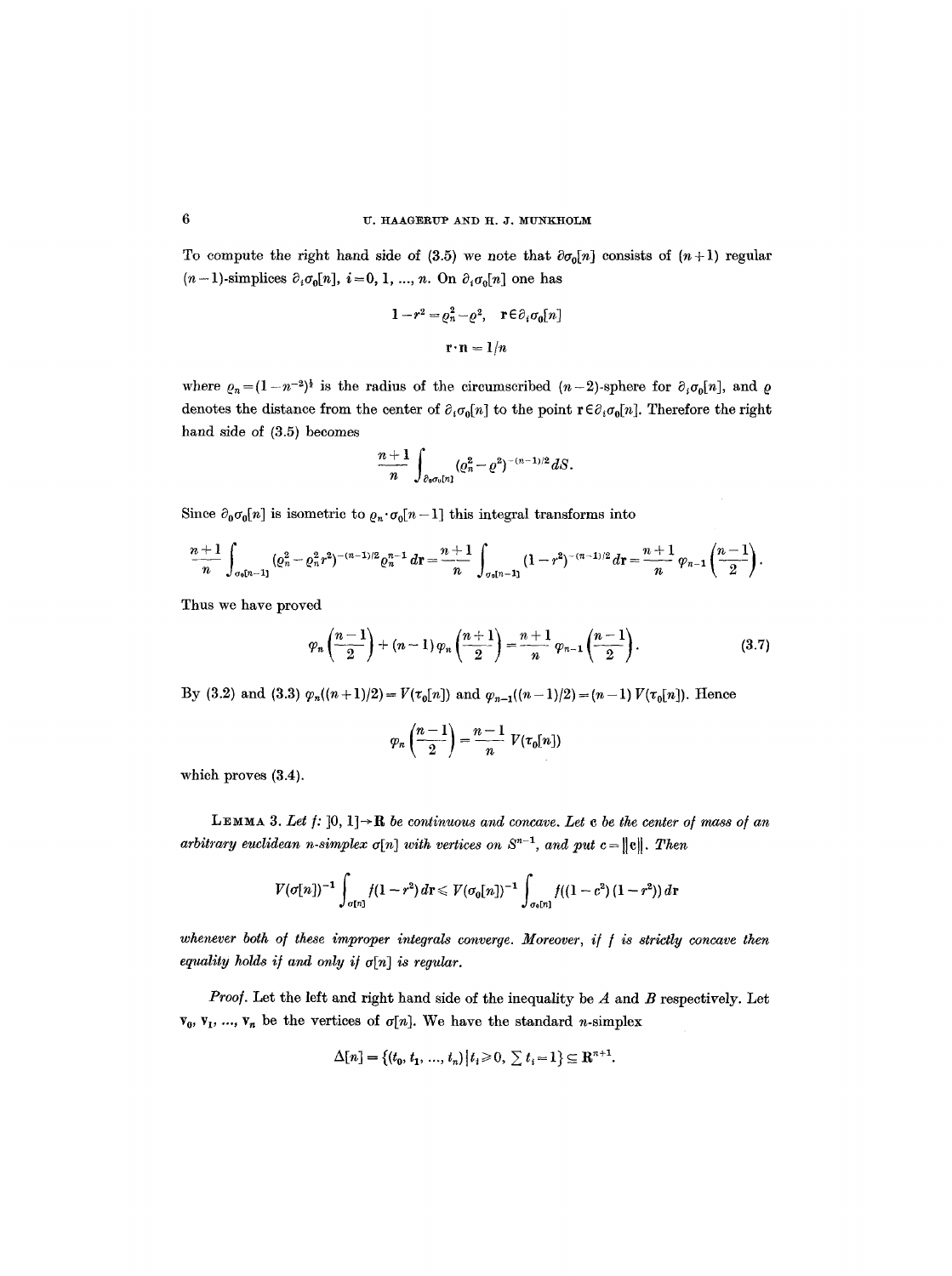Under the homeomorphism  $(t_0, t_1, ..., t_n) \rightarrow \sum t_i v_i$  of  $\Delta[n]$  with  $\sigma[n]$  the measure  $V(\sigma[n]^{-1})dr$ on  $\sigma[n]$  transforms into a measure  $\mu$  on  $\Delta[n]$  which is just the "Lebesgue measure" normalized to have  $\mu(\Delta[n]) = 1$ . Hence

$$
A=\int_{\Delta[n]}f(1-||\sum_{i}t_i\mathbf{v_i}||^2)\,d\mu.
$$

Since  $\mu$  is invariant under the transformation  $t_i \rightarrow t_{\pi(i)}$  for any permutation  $\pi$  of 0, 1, ..., n we also have

$$
A=\int_{\Delta[n]}f(1-\|\sum_i t_{\pi(i)}\mathbf{v}_i\|^2)d\mu,\quad \text{for any } \pi.
$$

If  $E$  denotes the formation of mean values over all such  $\pi$ , then

$$
A=E\left(\int_{\Delta[n]}f(1-\|\sum_i t_{\pi(i)}\mathbf{v}_i\|^2)\,d\mu\right).
$$

The concavity of  $f$  then implies that

$$
A \leqslant \int_{\Delta[n]} f(E(1-||\sum_{i} t_{\pi(i)} \mathbf{v}_i||^2)) d\mu.
$$
 (3.8)

The mean value involved here can easily be computed from the following formulas

$$
\begin{aligned}\n||\sum_{i} t_{\pi(i)} \mathbf{v}_{i}||^{2} &= \sum_{i \neq j} t_{\pi(i)} t_{\pi(j)} (\mathbf{v}_{i}, \mathbf{v}_{j}) + \sum_{i} t_{i}^{2} \\
E(t_{\pi(i)} t_{\pi(j)}) &= \frac{1}{n(n+1)} \sum_{k \neq i} t_{k} t_{i} = \frac{1}{n(n+1)} \left(1 - \sum_{i} t_{i}^{2}\right), \quad i \neq j \\
\sum_{i \neq j} (\mathbf{v}_{i}, \mathbf{v}_{j}) &= \left\| \sum_{i} \mathbf{v}_{i} \right\|^{2} - \sum_{i} \|\mathbf{v}_{i}\|^{2} = (n+1)^{2} c^{2} - (n+1).\n\end{aligned}
$$

Here, of course,  $(\cdot, \cdot)$  is the euclidean inner product. One gets

$$
A \leq \int_{\Delta[n]} f\left(\frac{n+1}{n} (1-c^2) (1-\sum t_i^2) \right) d\mu.
$$
 (3.9)

If  $\sigma[n]$  is regular then equality holds in (3.9). Therefore, if one applies (3.9) to  $\sigma_0[n]$  and to  $g(x) = f((1-c^2)x)$  one gets

$$
B = \int_{\Delta[n]} f\left(\frac{n+1}{n} (1-c^2) (1-\sum t_i^2)\right) d\mu.
$$
 (3.10)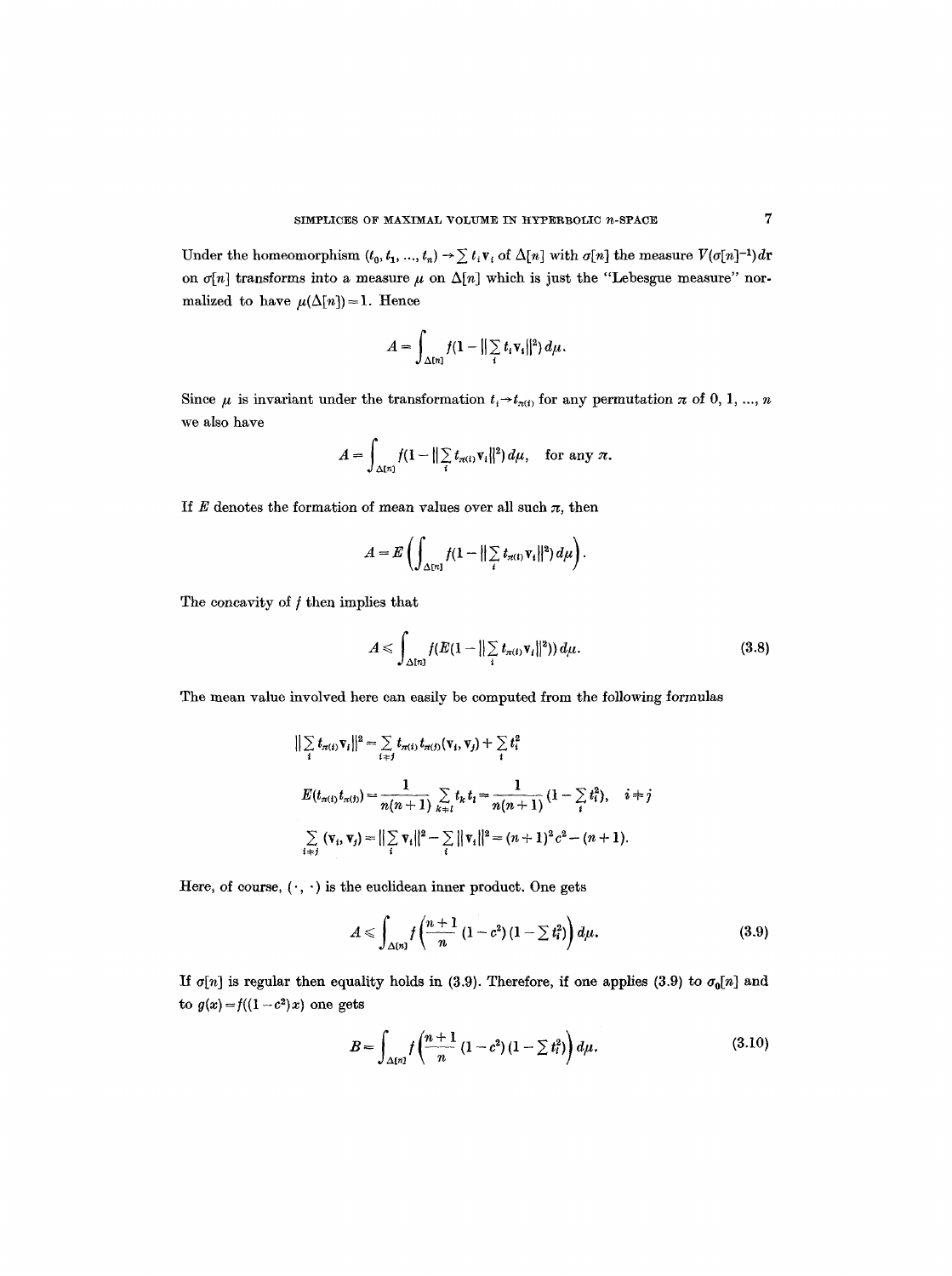Here we have used that the center of mass for  $\sigma_0[n]$  is 0. This finishes the proof of  $A \leq B$ .

If equality holds in Lemma 3 then we also have equahty in (3.8). In case of strict concavity this is possible only when

$$
\|\sum t_{\pi(i)}\mathbf{v}_i\|^2=\|\sum t_i\mathbf{v}_i\|^2
$$

for all  $(t_0, t_1, ..., t_n) \in \Delta[n]$  and all permutations  $\pi$ . Letting  $t_0 = t_1 = \frac{1}{2}$ ,  $t_i = 0$  for  $i > 1$  it follows that

 $\|\mathbf{v}_1+\mathbf{v}_2\| = \|\mathbf{v}_i+\mathbf{v}_j\|$  for all  $i \neq j$ .

Since  $\|\mathbf{v}_i - \mathbf{v}_j\|^2 = 4 - \|\mathbf{v}_i + \mathbf{v}_j\|^2$  we see that

$$
\|\mathbf{v}_1 - \mathbf{v}_2\| = \|\mathbf{v}_i - \mathbf{v}_j\| \text{ for all } i \neq j,
$$

and that guarantees the euclidean regularity of  $\sigma[n]$ .

*End of proof of Theorem 1.* Assume inductively that the theorem holds for some  $n \geqslant 3$ , and consider an arbitrary  $\tau[n+1]$ . Put

$$
f(t) = t^{-n/2} - K_n t^{-(n+1)/2}, \quad 0 < t \leq 1
$$

where  $K_n=nV(\tau_0[n+1])/V(\tau_0[n])$ . An elementary computation shows that f is strictly concave on [0, 1] if and only if  $K_n \ge n(n+2)/(n+1)(n+3)$ . On the other hand Proposition 2 guarantees that  $K_n \ge (n-1)/n$  which exceeds  $n(n+2)/(n+1)(n+3)$  for  $n \ge 3$ . Lemma 3 can, therefore, be applied to f and the euclidean n-simplex  $\sigma[n] = \varepsilon(\tau[n+1])$  (cf. section 2). Using also (2.2) (for  $n+1$ ) and (2.1) and letting  $\tau[n] = p^{-1}(\sigma[n])$  one gets

$$
n V(\tau[n+1]) - K_n V(\tau[n]) \leq \int_{\sigma_b(n)} f((1-c^2)(1-r^2)) dr
$$
  
=  $(1-c^2)^{-n/2} n V(\tau_0[n+1]) - K_n (1-c^2)^{-(n+1)/2} V(\tau_0[n])$   
 $\leq (1-c^2)^{-n/2} (n V(\tau_0[n+1]) - K_n V(\tau_0[n]))$   
= 0. (3.11)

By the inductive hypothesis  $V(\tau[n]) \le V(\tau_0[n])$  so (3.11) implies

$$
n V(\tau[n+1]) \leq K_n V(\tau_0[n]) = n V(\tau_0[n+1]) \qquad (3.12)
$$

which shows that  $V(\tau_0[n+1])$  *is* maximal.

If equality holds in (3.12) then also in (3.11). By Lemma 3 this implies that  $\varepsilon(\tau[n+1])$ is euclidean regular. But then  $\tau[n+1]$  is hyperbolically regular.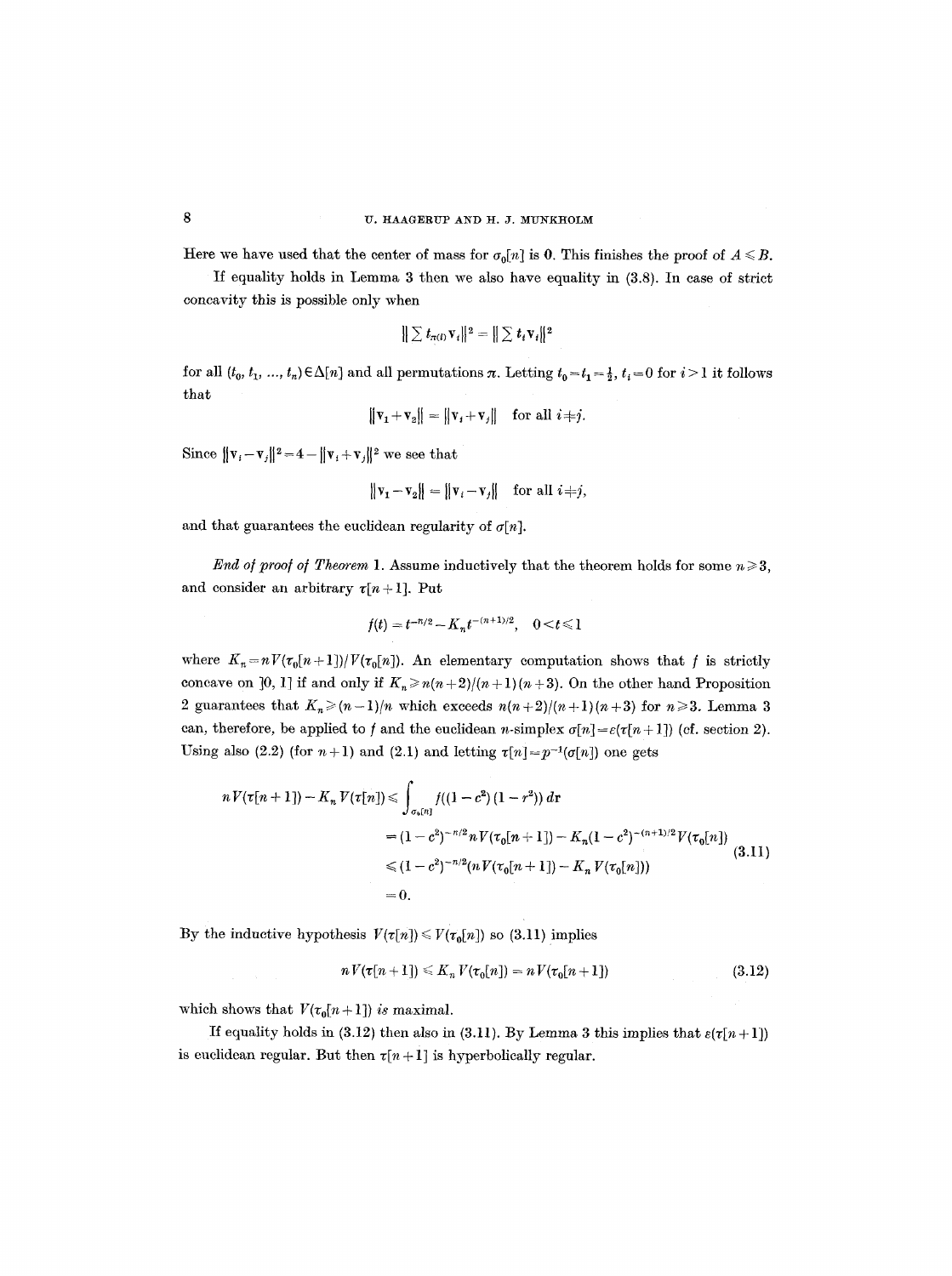**4. An asymptotic formula for**  $V(\tau_0[n])$ 

From section 1 we have

$$
V(\tau_0[2]) = \pi = 3.14159...
$$
  

$$
V(\tau_0[3]) = 3 \int_0^{\pi/3} -\log(2 \sin \theta) d\theta = 1.01494...
$$

We mention, without giving details, that it is possible to compute  $V(\tau_0[4])$  using the generalized Gauss formula (cf. Klein [1], p. 205). We found

$$
V(\tau_0[4]) = \frac{10\pi}{3} \arcsin \frac{1}{3} - \frac{\pi^2}{3} = 0.26889 \dots
$$

It seems to be very difficult to obtain simple expressions for  $V(\tau_0[n])$  when  $n \ge 5$ . However, we have the following asymptotic formula for  $V(\tau_0[n])$  (recall that  $\sigma_0[n]$  is a regular euclidean *n*-simplex with vertices on  $S^{n-1}$ ).

THEOREM 4.

$$
\lim_{n \to \infty} \frac{V(\tau_0[n])}{V(\sigma_0[n])} = \sqrt{e}.
$$
\n(4.1)

The proof of Theorem 4 relies on an investigation of the functions

$$
\varphi_n(\alpha) = \int_{\sigma_0[n]} (1-r^2)^{-\alpha} d\mathbf{r}, \quad n = 1, 2, \ldots
$$

When  $n \geq 2$   $\varphi_n(\alpha)$  is defined for  $\alpha \leq (n+1)/2$  (in fact  $\varphi_n(\alpha) < \infty$  if and only if  $\alpha \leq n$  but we shall not need this). Moreover  $\varphi_n$  is monotonically increasing, and being an integral of a logarithmically convex function  $\varphi_n$  is itself logarithmically convex, i.e.  $\alpha \rightarrow \log \varphi_n(\alpha)$  is a convex function.

LEMMA<sub>5</sub>.

$$
\varphi_n(-1)/\varphi_n(0) = \frac{n+1}{n+2}, \quad n \ge 1 \tag{4.2}
$$

$$
\varphi_n\left(\frac{n-1}{2}\right)\bigg/\varphi_n\left(\frac{n+1}{2}\right)=\frac{n-1}{n},\quad n\geqslant 2.
$$
\n(4.3)

*Proof.* Formula (4.3) is an immediate consequence of (3.2) and (3.4). To prove (4.2) consider a regular euclidean simplex  $\sigma_0[n]$  with vertices  $v_0, v_1, ..., v_n$  on the unit sphere.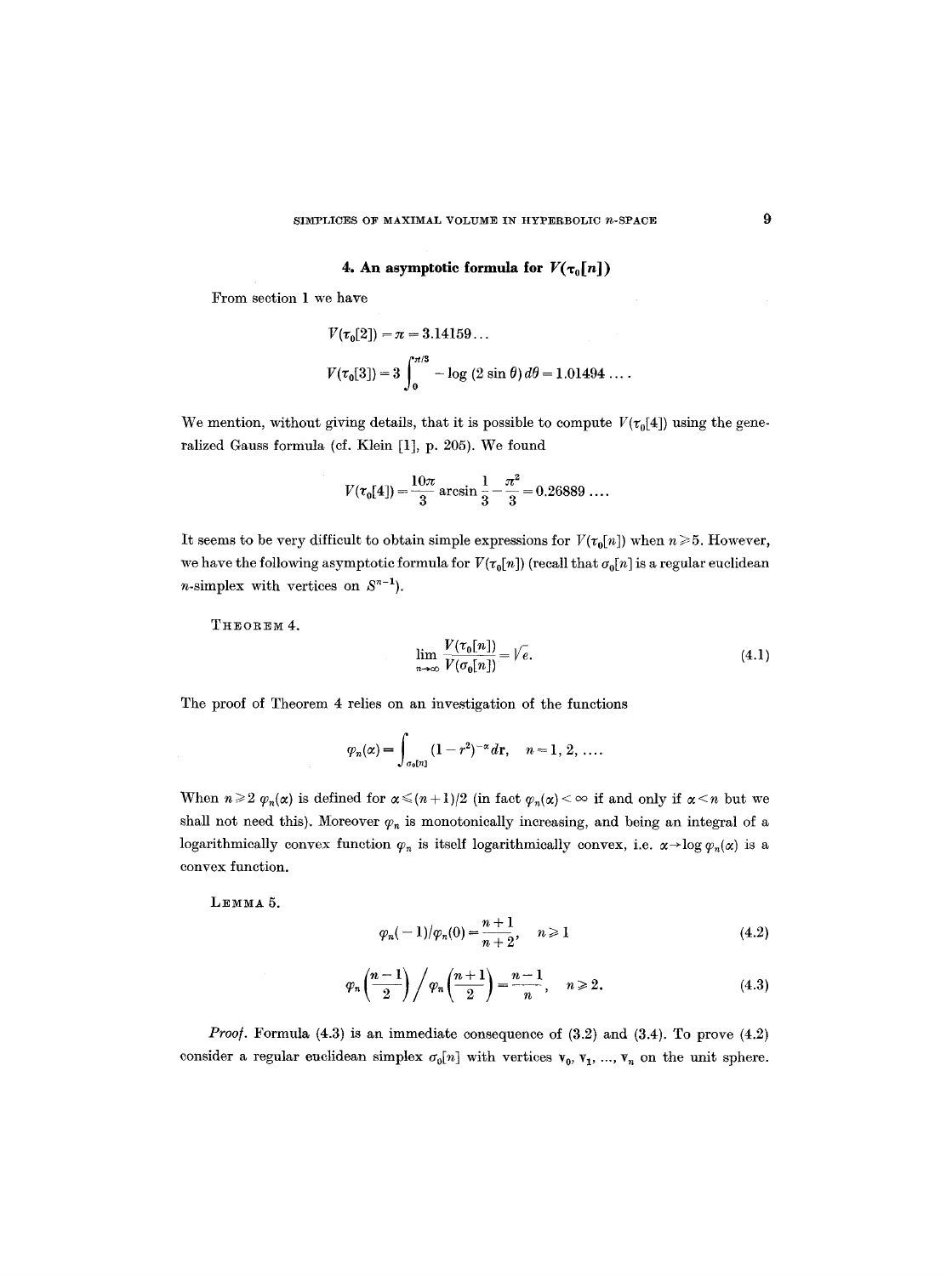Regularity implies that the inner product  $(v_i, v_j)$  equals  $-1/n$  for  $i \neq j$ . Let  $d\mu$  be the normalized "Lebesgue measure" on  $\Delta[n] = \{(t_0, t_1, ..., t_n) | t_i \geq 0, \sum t_i = 1 \} \subseteq \mathbb{R}^{n+1}$ . Arguing as in the proof of Lemma 3 we get

$$
\varphi_n(-1)/\varphi_n(0) = V(\sigma_0[n])^{-1} \int_{\sigma_0[n]} (1-r^2) dr
$$
  
= 
$$
\int_{\Delta[n]} (1-||\sum_{i} t_i v_i||^2) d\mu
$$
  
= 
$$
\int_{\Delta[n]} (1-\sum_{i} t_i^2 ||v_i||^2 - \sum_{i \neq j} t_i t_j (v_i, v_j)) d\mu
$$
  
= 
$$
\int_{\Delta[n]} (1-\sum_{i} t_i^2 + \frac{1}{n} \sum_{i \neq j} t_i t_j) d\mu
$$
  
= 
$$
\frac{n+1}{n} \int_{\Delta[n]} (1-\sum_{i} t_i^2) d\mu.
$$

Since  $\mu(\Delta[n]) = 1$  and since  $\int_{\Delta[n]} t_i^2 d\mu$  is independent of  $i = 0, 1, ..., n$  we get

$$
\int_{\Delta[n]}(1-\sum_i t_i^2)\,d\mu=1-(n+1)\int_{\Delta[n]}t_n^2\,d\mu.
$$

The map  $(t_0, ..., t_n) \rightarrow (t_1, ..., t_n)$  is an affine isomorphism of  $\Delta[n]$  onto  $\{\mathbf{t} \in \mathbb{R}^n | t_i \geq 0, \sum_{i=1}^n t_i \leq 1\}$ which transforms  $d\mu$  into the measure  $n! dt_1 \dots dt_n.$ 

Hence,

$$
\int_{\Delta[n]} t_n^2 d\mu = n! \int_{t_i \ge 0, \sum\limits_{i=1}^n t_i \le 1} t_n^2 dt_1 \dots dt_n
$$
  
=  $n! \int_0^1 \left( \int_{t_i \ge 0, \sum\limits_{i=1}^{n-1} t_i \le 1-t_n} dt_1 \dots dt_{n-1} \right) t_n^2 dt_n$   
=  $n! \int_0^1 \frac{1}{(n-1)!} (1-t_n)^{n-1} t_n^2 dt_n$   
=  $\frac{2}{(n+1)(n+2)}.$ 

And thus

$$
\varphi_n(-1)/\varphi_n(0) = \frac{n+1}{n} \left(1-(n+1)\int_{\Delta[n]} t_n^2 d\mu\right) = \frac{n+1}{n+2}.
$$

*Proof of Theorem* 4. Let  $n \geq 2$ . Using the logarithmic convexity of  $\varphi_n$  one gets

$$
\left(\frac{\varphi_n(0)}{\varphi_n(-1)}\right)^{(n-1)/2} \leqslant \left(\frac{\varphi_n((n-1)/2)}{\varphi_n(0)}\right) \leqslant \left(\frac{\varphi_n((n+1)/2)}{\varphi_n((n-1)/2)}\right)^{(n-1)/2}
$$